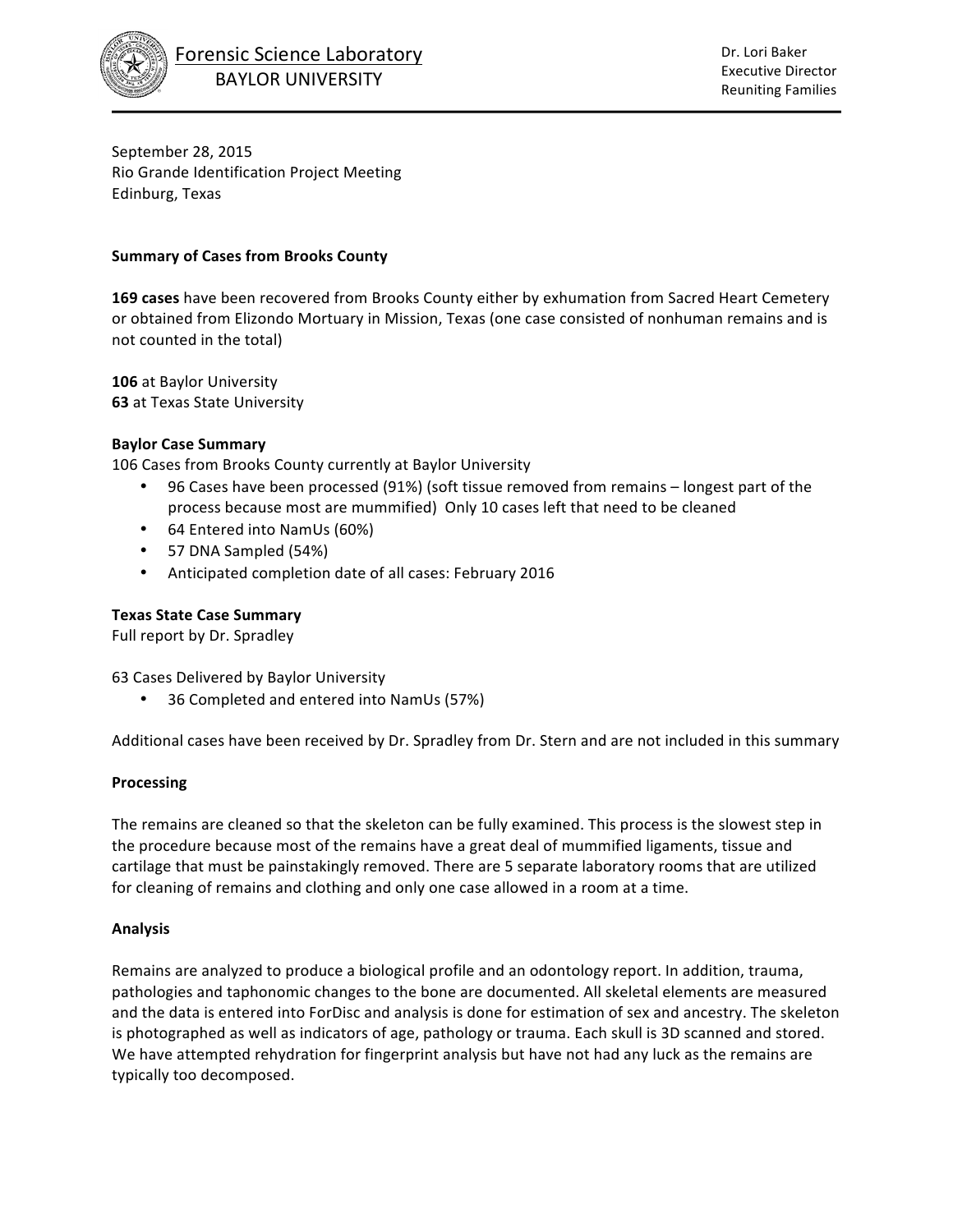

# **Clothing and Personal Effects**

Clothing and personal items found with the remains are cleaned, documented and photographed. It is essential to clean the clothes, as they are not fit for a family member to see in the condition in which they are found. This is done by hand as most items are fragile. Before cleaning the clothes are searched for any hidden information that may be sewn into hems or lining. Items are photographed pre and post cleaning. 

We have the recent addition of two professional photographers. After cleaning, the professional photographers take photographs of each individual item. We document each items with a description as well as any information such as color, size and brand. This information and photographs will all be uploaded into NamUs. The Texas Observer will begin publishing photographs in November of clothing and personal effects of the unidentified in order to reach families of the missing as well as those who represent them in the search process. We are also at the beginning stages of developing a plan for a website that has a searchable database of clothing and personal items for investigators and families to use.

### **Facial Reconstruction**

Several forensic artists have volunteered their time to provide facial reconstructions of the unidentified and we are working on a dissemination plan. PJ Puterbaugh has been assisting Baylor and just completed a full facial reconstruction of a 12 year-old boy from the Texas border. She has now graciously agreed to work on all of the remains that come to our lab. Karen Taylor who is renowned not only in Texas also in the world is completing 15 cases at Texas State and I imagine that she will also continue in this effort. We are very grateful for their generous donations of time and talents.

### **NamUs and DNA Submission**

All case information and documentation is entered into NamUs: circumstances, biological profile, dental charting, clothing description and photographs, case reports.

A DNA sample is taken from each case for submission to UNT for analysis, comparison and inclusion into NDIS. The case files are included in the entry as well as any other documentation that we are able to find regarding the individuals such as witness of removal, death certificate and law enforcement reports and photographs.

### **Repository of Unidentified Remains at Baylor University**

### Baylor University is willing to store the remains until identifications are made for each individual.

- Ensures that the remains are available when and identification is made so that they may be repatriated as quickly as possible to the family.
	- $\circ$  No remains should be buried and then subsequently lost see Case 527 attached
- Will allow new technologies as they are developed to be applied to any unidentified cases
- This saves county money, as they do not need to pay for the burial plot or the costs of interment.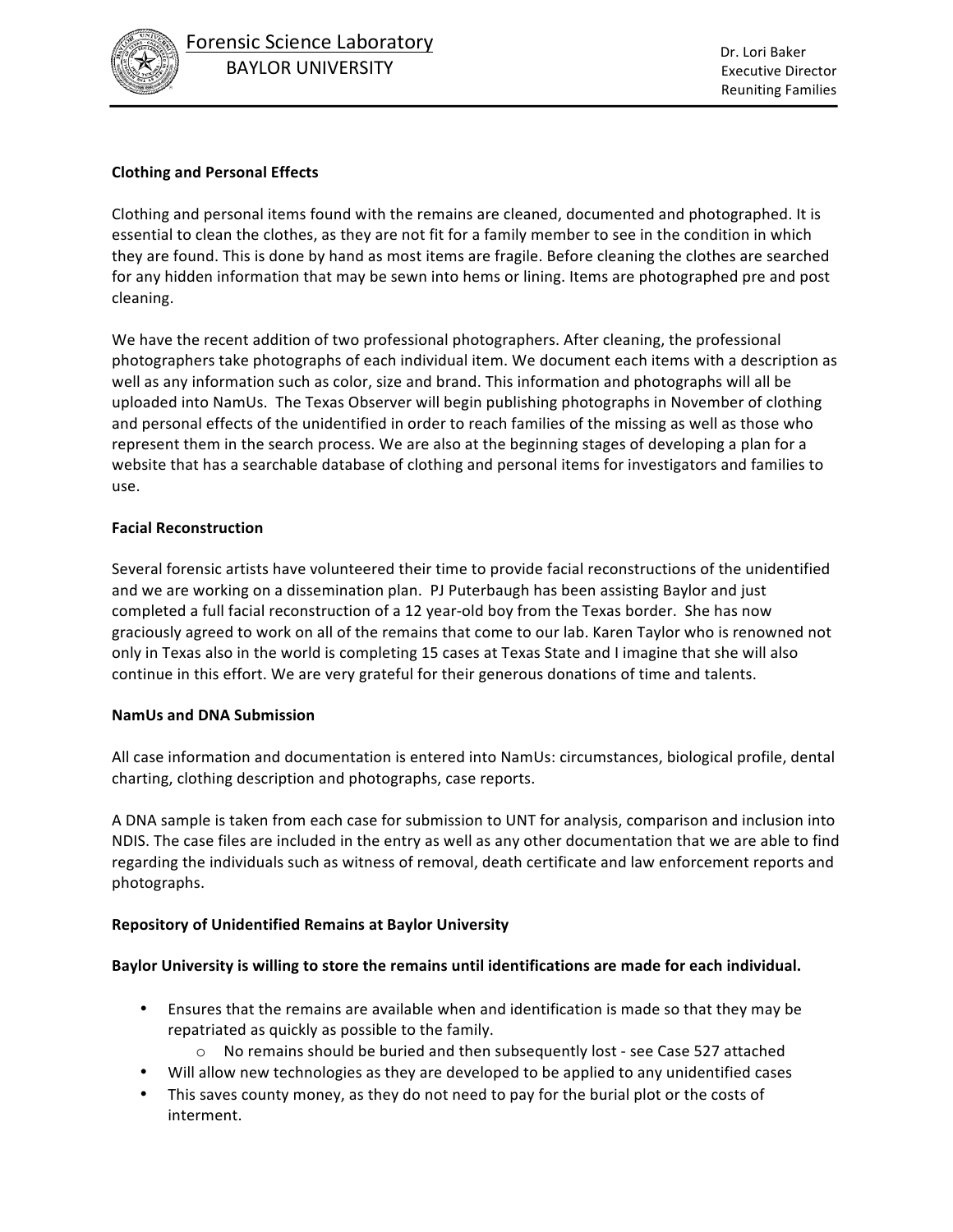

- It also saves the time and costs associated with a disinterment should identification happen in the future.
- This also ensures that the individual's remains can be located as many cemeteries and funeral homes have poor record keeping and documentation of the graves. (see Baylor Case 0527 for example)
- Lastly, as new technologies emerge, with the remains accessible these may be applied to the unidentied individual increases the likelihood of identification.
- Dignity and respect essential so the individuals in the laboratory both living and deceased and well as the work that is undertaken are blessed periodically by both Catholic priests and Protestant ministers. The overwhelming majority of immigrants along the southern US border are of Catholic faith. Baylor's motto is *Pro Ecclesia, Pro Texana* meaning For Church, For Texas and is the only university founded in the Republic of Texas.

# **Baylor Forensic Laboratory Security**

- Former Secret Service Agent to George Bush, Mark Childers has been in charge of implementation of the security for the forensic laboratory.
- Access to the laboratory
	- o Dr. Lori Baker, Director
	- o Retired Texas Ranger, Sgt. Jim Huggins
	- o Mary Lynn, Laboratory Coordinator
	- o Additional Key in Police Department Lock Box for emergencies
	- $\circ$  Any other entrants must be accompanied and supervised by Baker, Huggins or Lynn
- The building has an alarm system that must be deactivated by authorization before entry. This is directly tied into the Police Department for immediate response.
- The forensic labs are on another alarm system that must be deactivated by authorization before entry. This is also directly tied into the Police Department for immediate response.
- We are in the process of installing card readers to each of the interior and exterior doors to be in addition individual access code entry.
- Motion detection is activated inside the building to trigger alarm at Police Department when activated
- Video Surveillance
	- $\circ$  The outer doors of the building are under video surveillance at the Police Department and recorded
	- o Each of the internal laboratory doors are under video surveillance and recorded by the Police Department

### **Future Plans and Requests**

The Reuniting Families Project (FRP) at Baylor University would like to continue to lead efforts to exhume the remains of the unidentified that have not had a proper forensic analysis performed, had DNA samples submitted to UNT and have not been included into NamUS. RFP has worked for over a decade on border crosser identifications and is dedicated to continuing this effort in Texas.

The project has been fully supported financially by Baylor University and private donations of expertise, time and talents so RFP has been able to do a tremendous amount of work without any cost to the counties or the state.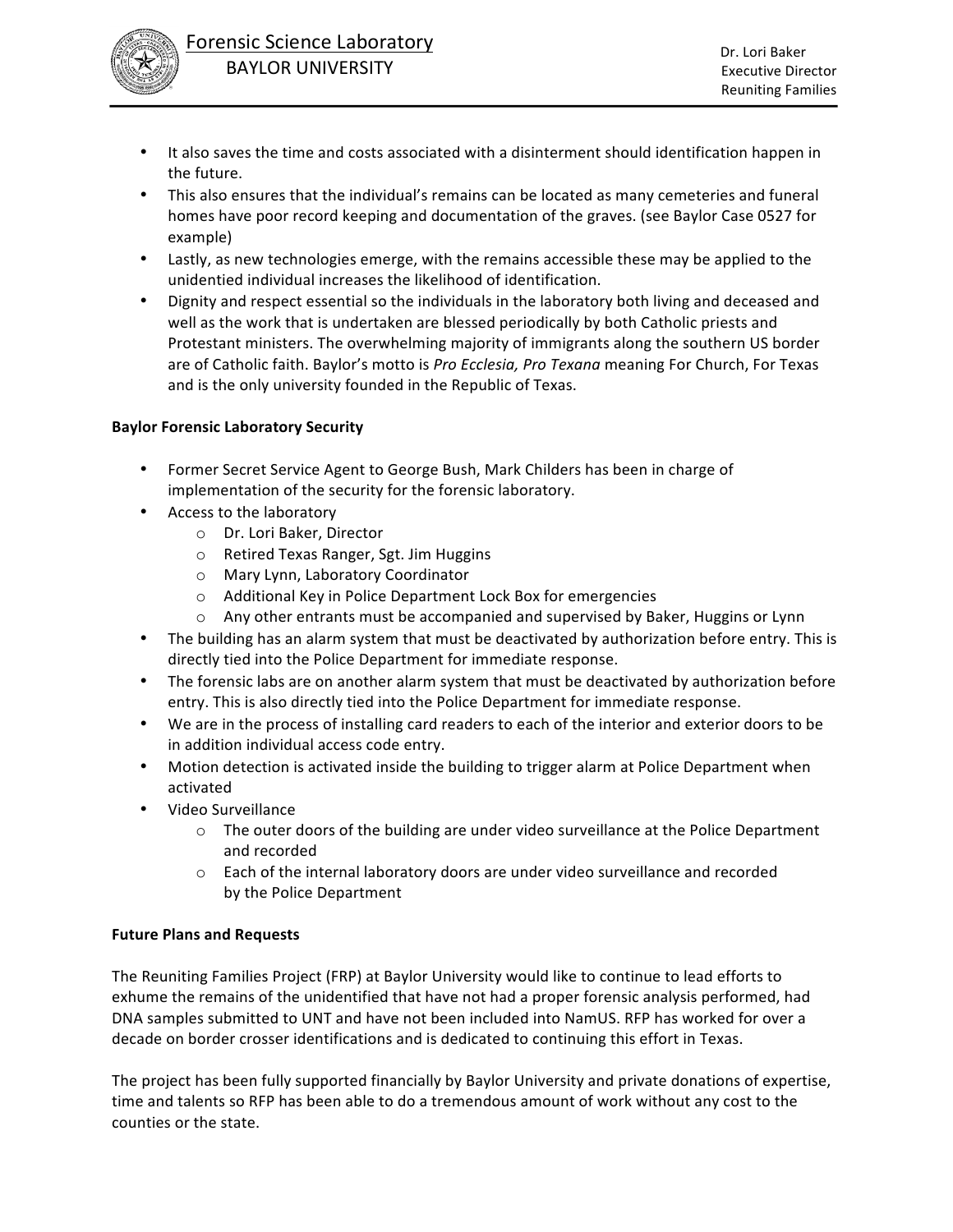

The International Commission on Missing Persons has received recognition as an international organization and has recently moved their offices to The Hague. Dr. Baker spoke at their first conference in The Hague and understands how this new recognition has facilitated the ability of ICMP to do their important work. The Reuniting Families Project respectfully requests the Commission to officially recognize the project and lend its support to the project for future forensic exhumations in counties who need our assistance.

In addition, if there are state funding opportunities, RFP would very much like to submit a proposal for financial support to continue our work. This would enable us to not only do more work but to hire staff so that we could perform work faster.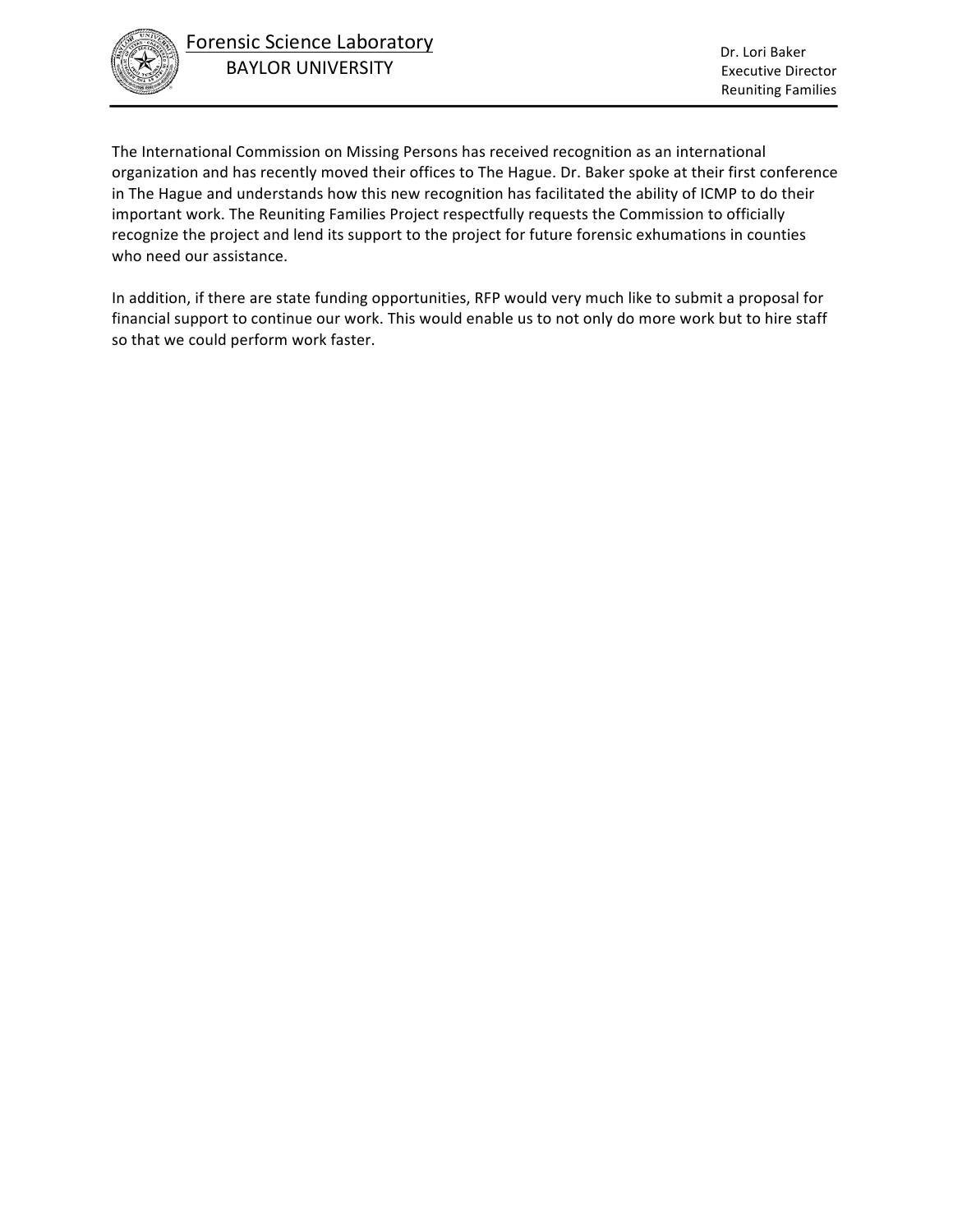

## **Baylor Case #0527**

**6-11-2015** Baylor Case #0527 was picked-up from Elizondo Mortuary in Mission,

TX by Lori Baker and transferred to Baylor University (see Transfer of Custody Form)

- Electronic Death Record (EDR): 1016197
- Justice of the Peace #3: Judge Roel Villarreal
- Location of recover of remains: King Ranch, Las Viboras Gate
- Date recovered: September 5, 2011
- Transported to Howard Williams Funeral Home to be transferred to Elizondo Mortuary

### **Written on the white outer body bag:**

Unknown Disinterred 2-27-13 for DNA (not documented who did the exhumation) Sacred Heart Falfurrias

Inside of white body bag, there is a black body bag with dirt most likely the original body bag and the white bag was added after exhumation

Documents inside the body bag match those obtained at Elizondo Mortuary

### **UNT DNA Form:**

Submitting Agency 1: Elizondo Mortuary Submitting Agency 2: Consulate of Guatemala Not a match Agency Case Numbers: 212, Brooks County Sheriff's Office #11-09-05-292 UNTCHI Case Numbers: 12-0288 Missing Person: Manuel Macario Velasquez

### **Problem:**

BCSO Case #11-09-05-292

- The photographs of this case in the BCSO report do not match those of the remains in the body bag.
- The photographs in the report have a pair of underwear still on the deceased with a waistband that clearly have "Spongebob" printed on them in yellow.
- The remains in the body bag opened at Baylor University have a pair of underwear on as well but they are remarkably different.
- Also, the remains in the BSCO case file photos are missing maxillary anterior teeth and all those on the right side of the mandible.
- The remains at Baylor are not missing the same teeth.

### **Conclusion**

The remains exhumed 2-27-2013 for DNA analysis are not same remains documented in the BCSO report and are most likely not the remains that were meant to be compared with the FRS. The funeral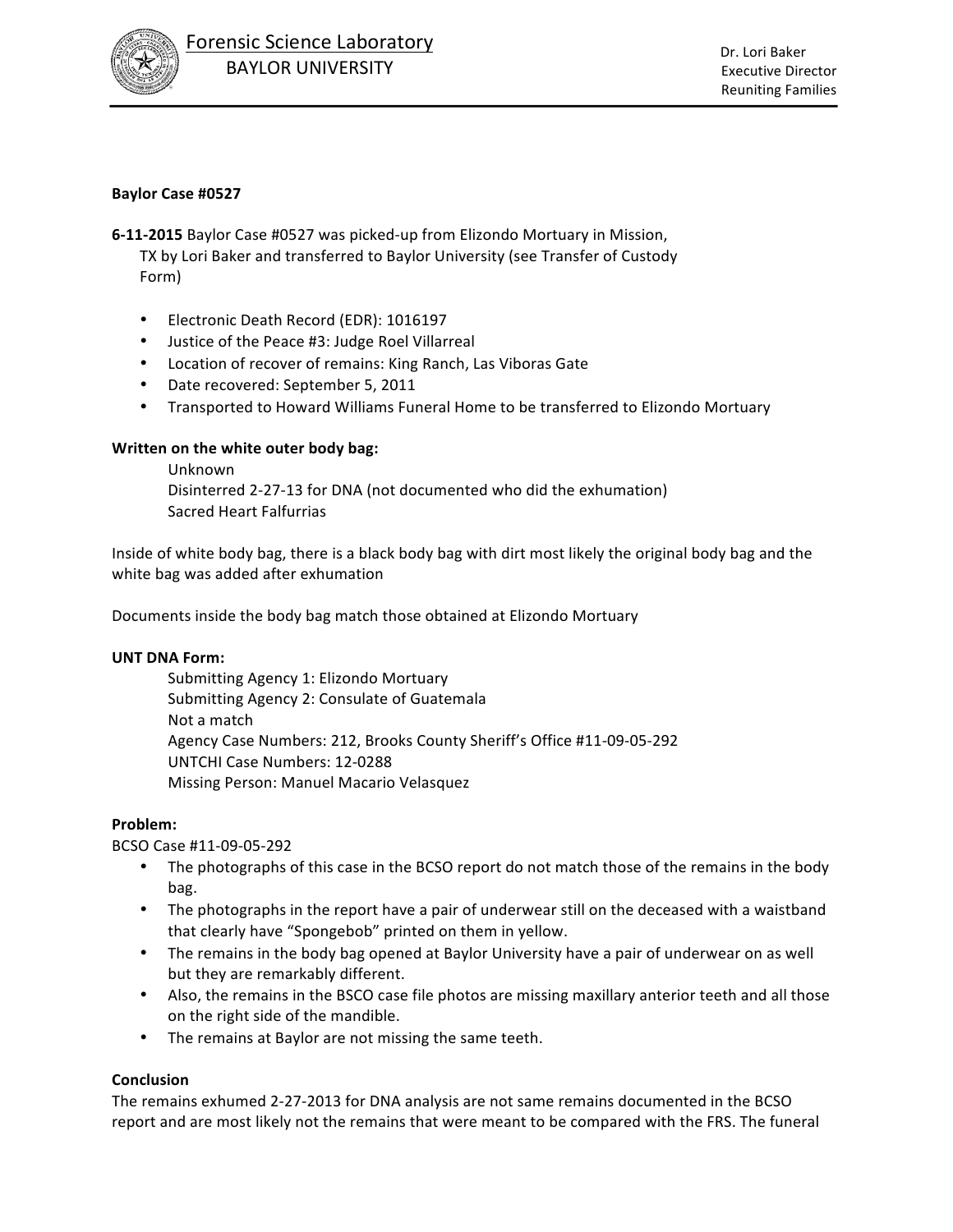

home in charge of the burial and exhumation did not do its due diligence. This is not an isolated occurrence.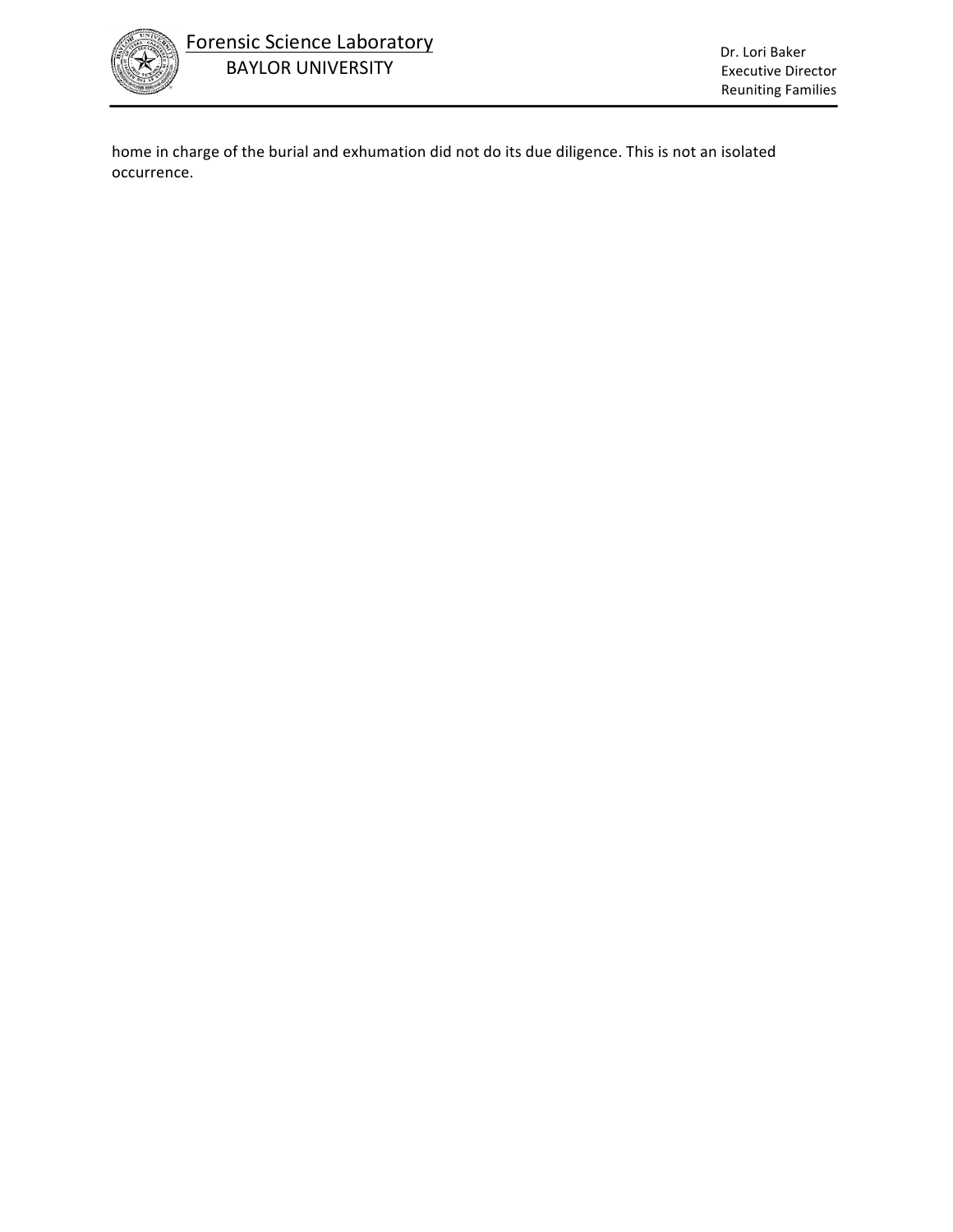| total            | Case # | EDR#    | <b>BCSO#</b>        | <b>Date of Death</b> | Location<br>Found   | <b>Recovered By</b><br><b>Baylor</b>      | <b>Notes</b>             | <b>Location of</b><br><b>Remains</b> | <b>Analysis</b><br>Complete |       | NamUs # DNA Sampled |
|------------------|--------|---------|---------------------|----------------------|---------------------|-------------------------------------------|--------------------------|--------------------------------------|-----------------------------|-------|---------------------|
|                  | 0358   | 1026548 | 11-09-20-323 (46)   | 09-19-11             | La Ruzia            | Elizondo's 3-5-2013                       |                          | <b>BU</b>                            |                             | 12869 |                     |
| $\overline{2}$   | 0359   | 1215848 | 12-09-12-1147 (84)  | 09-12-12             | Soloman<br>Ranch    | Elizondo's 3-5-2013                       |                          | <b>BU</b>                            |                             | 12870 |                     |
| 3                | 0360   | 1207180 | 12-09-28-1184 (99)  | 09-28-12             |                     | Cage Ranch Elizondo's 3-5-2013 North Gate |                          | <b>BU</b>                            | Done                        | 14281 | Yes                 |
| $\boldsymbol{4}$ | 0361   | 1219617 | 12-10-04-1252 (104) | 10-04-12             |                     | Cage Ranch Elizondo's 3-5-2013            | South<br>Gate            | <b>BU</b>                            | Done                        | 12795 | Yes                 |
| 5                | 0362   | 1219637 | 12-10-12-1217 (106) | $10-12-12$           |                     | Cage Ranch Elizondo's 3-5-2013            | South<br>Gate            | <b>BU</b>                            | Done                        | 14282 | Yes                 |
| 6                | 0363   | 1219714 | 12-10-22-1253 (112) | $10-22-12$           | El Tule<br>Ranch    | Elizondo's 3-5-2013                       |                          | <b>BU</b>                            | Done                        | 14283 | Yes                 |
| $\overline{7}$   | 0364   | 1219699 | 12-10-22-1249 (111) | 10-22-12             | Cantu<br>Ranch      | Elizondo's 3-5-2013                       | S HWY<br>281             | <b>BU</b>                            | Done                        | 12791 |                     |
| 8                | 0365   | 1219746 | 12-10-28-1266 (115) | 10-28-12             | Pattinson<br>Ranch  | Elizondo's 3-5-2013                       |                          | <b>BU</b>                            | Done                        | 13441 | Yes                 |
| 9                | 0366   |         | 12-11-10-1268 (117) | $11 - 10 - 12$       | Villarreal<br>Ranch | Elizondo's 3-5-2013 Co Rd 406             |                          | <b>BU</b>                            | Done                        | 13437 | Yes                 |
| 10               | 0367   | 1231876 | 12-11-14-528 (130)  | $11 - 14 - 12$       | G5 Ranch            | Elizondo's 3-5-2013                       |                          | <b>BU</b>                            | Done                        | 13438 | Yes                 |
| 11               | 0368   | 1231905 | 12-16-11-1292 (118) | $11 - 16 - 12$       | Los<br>Compadres    | Elizondo's 3-5-2013                       |                          | <b>BU</b>                            | Done                        | 13439 | Yes                 |
| 12               | 0369   | 1231896 | 12-11-17-1296 (119) | $11 - 17 - 12$       | Garcia<br>Ranch     | Elizondo's 3-5-2013                       | skull only               | <b>BU</b>                            |                             | 12871 |                     |
| 13               | 0370   | 1231896 | 12-11-20-1303 (120) | $11-20-12$           | <b>Co Rd 211</b>    | Elizondo's 3-5-2013                       | skull only               | <b>BU</b>                            |                             | 12873 |                     |
| 14               | 0371   |         | 12-11-27-1319 (122) | $11 - 27 - 12$       | Jones<br>Ranch      | Elizondo's 3-5-2013                       |                          | <b>BU</b>                            | Done                        | 14284 | Yes                 |
| 15               | 0372   | 1239430 | 12-11-30-1330 (124) | 11-30-12             | Dos<br>Palomas      | Elizondo's 3-5-2013                       | <b>Norcos</b><br>Pasture | <b>BU</b>                            | Done                        | 13440 | Yes                 |
| 16               | 0373   | 1251972 | 12-12-25-1391 (129) | 12-25-12             | Los<br>Federales    | Elizondo's 3-5-2013                       | Martha<br>Morales        | <b>BU</b>                            | Done                        | 12786 | Yes                 |
| 17               | 0374   | 1272056 | $13-01-17-043(5)$   | $01 - 17 - 13$       | Santa Fe<br>Ranch   | Elizondo's 3-5-2013                       | skull only               | <b>BU</b>                            |                             | 12883 |                     |
| 18               | 0375   | 1274592 | 13-01-22-063 (6)    | $01 - 22 - 13$       | El Tule<br>Ranch    | Elizondo's 3-5-2013                       | skull only               | <b>BU</b>                            |                             | 12884 |                     |
| 19               | 0376   |         |                     | 01-30-13?            |                     | Elizondo's 3-5-2013                       | skull only               | <b>BU</b>                            |                             |       |                     |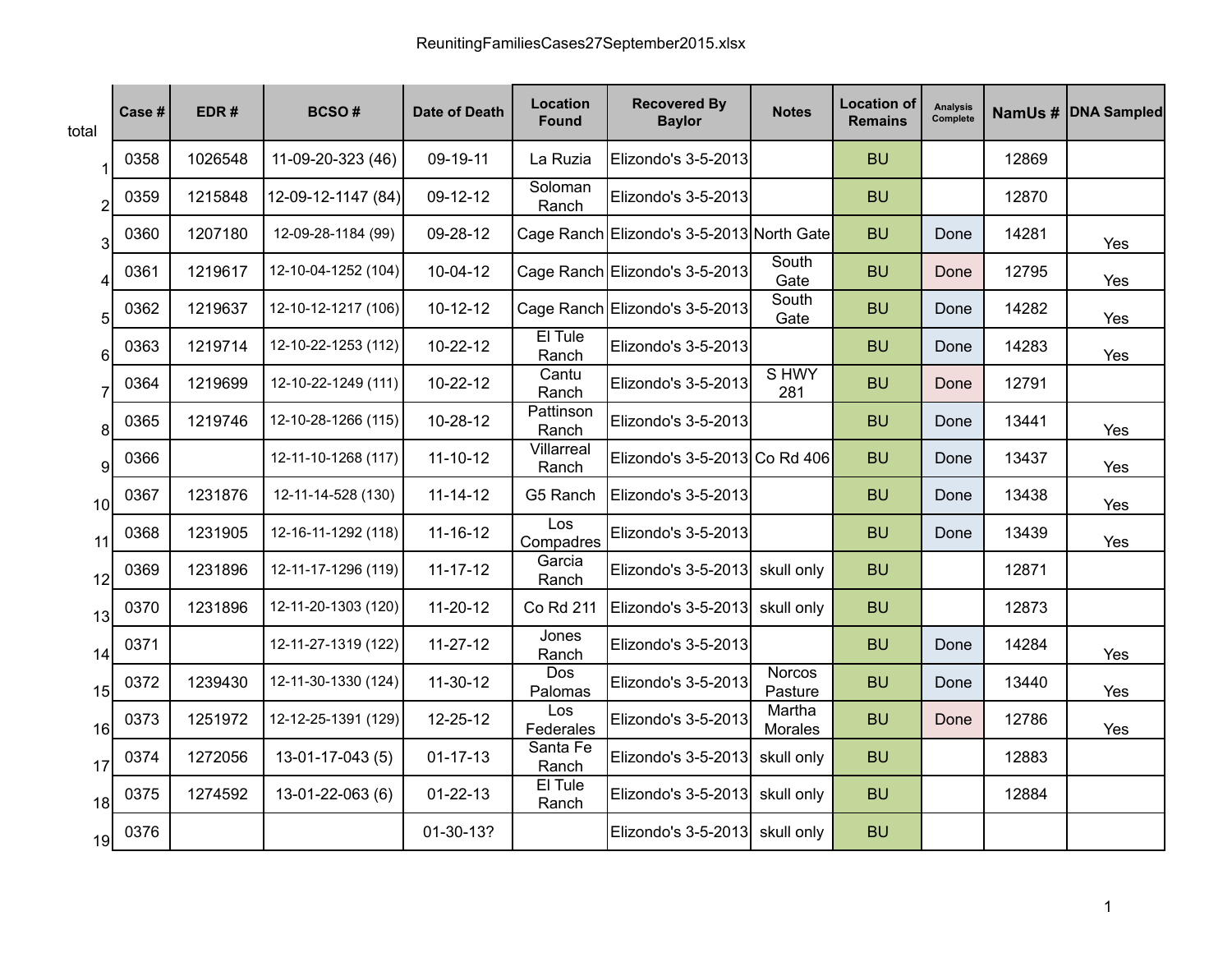| 20 <sup>1</sup> | 0377 | 1170320 | 12-07-15-934 (41)      | 7/15/12                    | Dawson<br>Ranch    | $5 - 19 - 13$ |                                            | <b>BU</b> | Done | 12784 | Yes |
|-----------------|------|---------|------------------------|----------------------------|--------------------|---------------|--------------------------------------------|-----------|------|-------|-----|
| 21              | 0378 | 1193489 | 12-08-28-1101 (76)     | 8/28/12                    | Tepeguae R         | $5 - 19 - 13$ |                                            | <b>BU</b> |      | 12885 | Yes |
| 22              | 0380 | 1212748 | 12-09-25-1180 (97)     | 9/25/12                    | Mariposa<br>Ranch  | $5 - 19 - 13$ |                                            | <b>BU</b> | Done | 12789 | Yes |
| 23              | 0382 |         |                        | $5 - 23 - 10$              | Jim Hogg           | $5 - 26 - 13$ | top of 067-<br>13; red bio                 | <b>BU</b> | Done | 13467 | Yes |
| 24              | 0388 |         |                        | 11/27/11                   |                    | $5 - 26 - 13$ | Jim Hogg                                   | <b>BU</b> | Done | 13476 | Yes |
| 25              | 0393 | 689156  |                        |                            |                    | $5 - 26 - 13$ | UKN M;<br>West: JH?                        | <b>BU</b> | Done | 13469 | Yes |
| 26              | 0394 | 972795  | 11-05-27-078 (16)      | 5/27/11                    | Federales<br>Ranch | $5 - 20 - 13$ | CR<br>408/3066                             | <b>BU</b> | Done | 12792 | Yes |
| 27              | 0402 | 1069922 | 11-12-26-472 (63)      | 12/26/11                   | Hornsby<br>Ranch   | $5 - 21 - 13$ |                                            | <b>BU</b> | Done | 12789 | Yes |
| 28              | 0404 | 1069933 | Not in Records         | 12/17/11                   | Fulbright<br>Ranch | $5 - 21 - 13$ | Jim Hogg<br>Co                             | <b>BU</b> |      |       |     |
| 29              | 0405 | 1064935 | 11-12-08-449 (60)      | 12/8/11                    | El Tule            | $5 - 26 - 13$ |                                            | <b>BU</b> | Done | 14337 | Yes |
| 30 <sup>1</sup> | 0406 | Middle  |                        |                            |                    | $5 - 26 - 13$ | Found w/<br>0393,                          | <b>BU</b> | Done | 13474 | Yes |
| 31              | 0407 | 1175884 | 12-07-25-969 (48)      | 7/25/12                    | Mariposa<br>Ranch  | 5/21/13       | <b>With 0412</b>                           | <b>BU</b> |      |       |     |
| 32              | 0408 |         |                        | 11-3-09 or 11-<br>$5 - 09$ | Coldwell<br>Ranch  | $5 - 26 - 13$ | Jim Hogg<br>Co; unk F                      | <b>BU</b> | Done | 13475 | Yes |
| 33              | 0410 | 697427  |                        | 12/30/09                   | Jones<br>Ranch     | $5 - 21 - 13$ | pictures of<br>clothing; no case<br>report | <b>BU</b> |      |       |     |
| 34              | 0411 | 696828  | in 2010 cases          | 1/4/10                     | La Bonitas         | $5 - 21 - 13$ | no case report just<br><b>EDR</b>          | <b>BU</b> |      |       |     |
| 35 <sup>1</sup> | 0418 |         | 09-01-30-012           |                            | Jim Hogg<br>Co?    | $5 - 23 - 13$ | white sheet<br>comingled<br>w/0419,0420    | <b>BU</b> | Done | 13470 | Yes |
| 36              | 0419 |         | 09-02-24-024           |                            | Jim Hogg<br>Co?    | $5 - 23 - 13$ | body bag<br>comingled                      | <b>BU</b> | Done | 13471 | Yes |
| 37              | 0420 |         | 09-02-23-023           |                            | Jim Hogg<br>Co?    | $5 - 23 - 13$ | body bag<br>comingled w/<br>0418,0419      | <b>BU</b> | Done | 13473 | Yes |
| 38              | 0422 | 632296  | No Case # in<br>report | 8/28/09                    | Jones<br>Ranch     | $5 - 23 - 13$ | UKN F; Deputy<br>Carlos Tijerina           | <b>BU</b> | Done | 13464 | Yes |
| 39              | 0424 |         |                        |                            | Jim Hogg<br>Co?    | $5 - 23 - 13$ | feed bag                                   | <b>BU</b> | Done | 13472 | Yes |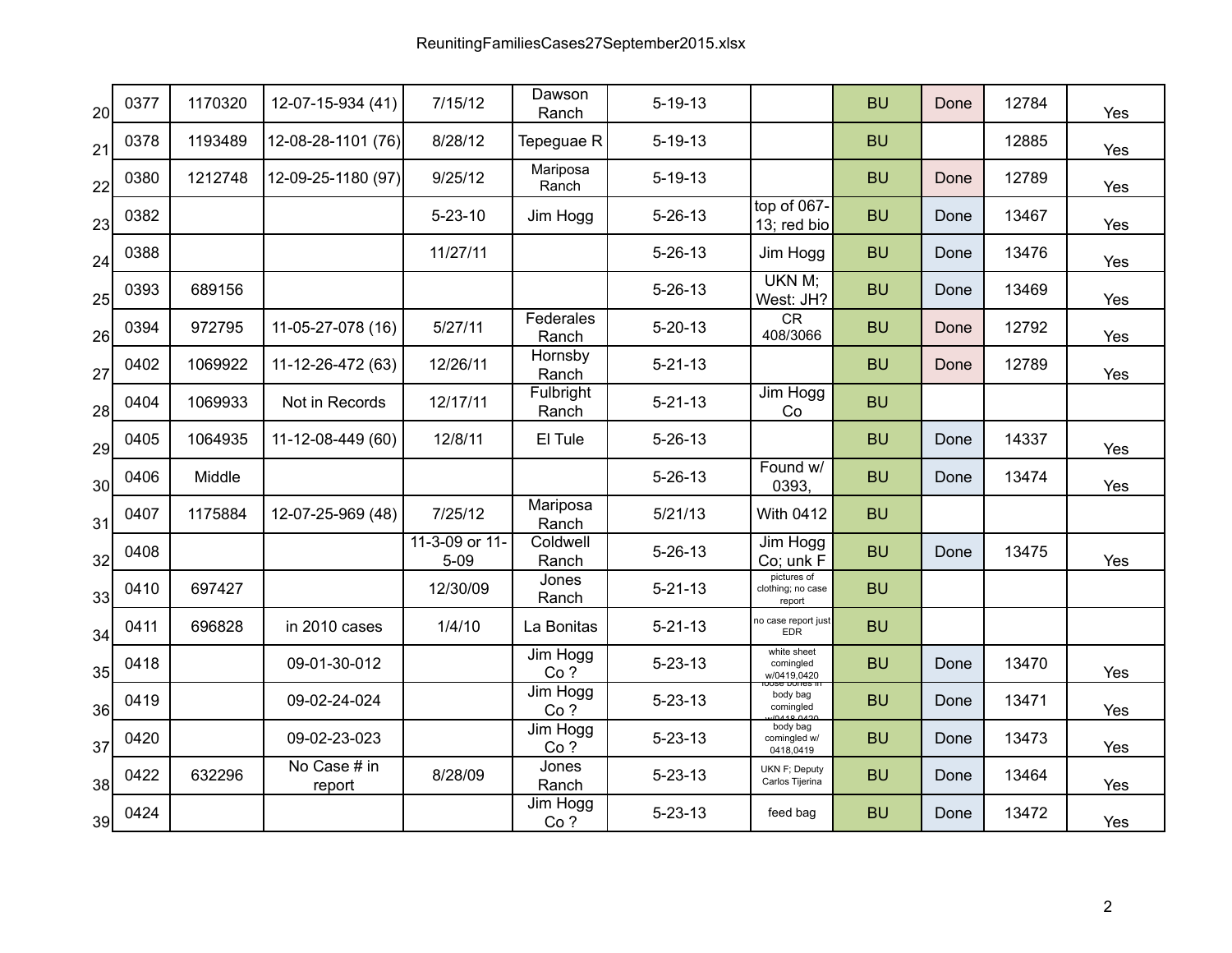| 40              | 0431 |           | 13-05-22-500 (23)       | 5/22/13 | Laborcitias<br>Ranch          | $5 - 22 - 13$            |                                | <b>BU</b> |      |       |     |
|-----------------|------|-----------|-------------------------|---------|-------------------------------|--------------------------|--------------------------------|-----------|------|-------|-----|
| 41              | 0432 |           |                         |         | JH?                           | $5 - 24 - 13$            | black trash<br>bag on top      | <b>BU</b> |      |       |     |
| 42              | 0433 |           |                         |         | JH?                           | $5 - 24 - 13$            | deeper bag                     | <b>BU</b> |      |       |     |
| 43              | 0435 | 1094241   | 12-02-09-559 (2)        | 2/9/12  | Laborcitias<br>Ranch          | $5 - 25 - 13$            |                                | <b>BU</b> |      | 14315 | Yes |
| 44              | 0436 | 1083823   | Not in Records          | ~2011   | JH?                           | $5 - 25 - 13$            |                                | <b>BU</b> |      |       |     |
| 45              | 0438 | no marker |                         |         |                               | $5 - 26 - 13$            |                                | <b>BU</b> | Done | 13468 | Yes |
| 46              | 0440 | 900310    | No Case # in report (1) | 2/8/11  | La India<br>Ranch             | $5 - 26 - 13$            | Bone Cut                       | <b>BU</b> | Done | 13466 | Yes |
| 47              | 0442 | 648700    | No BSCO case file       | 9/28/09 | <b>Flack Ranch</b>            | 05-27-13                 | UKN M / found<br>with 0443     | <b>BU</b> |      | 13464 |     |
| 48              | 0443 | 642574    | 09-09-1412              | 9/14/09 | Tepeguae R                    | 05-27-13                 |                                | <b>BU</b> | Done | 13465 | Yes |
| 49              | 0444 |           |                         |         |                               | 05-27-13                 | above 914645;<br>skull & femur | <b>BU</b> | Done | 14338 | Yes |
| 50 <sub>l</sub> | 0445 | 1275125   | 13-01-24-070 (7)        | 1/24/13 | lariposa Rand                 | Elizondo's 6-27-<br>2013 |                                | <b>BU</b> | Done | 12788 | Yes |
| 51              | 0449 | 1253589   | 12-12-07-1351 (127)     | 12/9/12 | <b>Mills Bennett</b><br>Ranch | Elizondo's 6-27-<br>2013 |                                | <b>BU</b> | Done | 12783 | Yes |
| 52              | 0452 | 1292976   | 13-03-07-167 (13)       | 3/7/13  | King Ranch                    | Elizondo's 6-27-<br>2013 | unk F                          | <b>BU</b> | Done | 12793 | Yes |
| 53              | 0453 | 1300101   | 13-03-22-213 (15)       | 3/22/13 | Los<br>Hermanos               | Elizondo's 6-27-<br>2013 |                                | <b>BU</b> | Done | 12785 | Yes |
| 54              | 0454 | 1322931   | 13-04-05-245 (18)       | 4/5/13  | Villarrel<br>Ranch            | Elizondo's 6-27-<br>2013 |                                | <b>BU</b> | Done | 12794 | Yes |
| 55              | 0455 | 1272020   | 13-01-05-009 (1)        | 1/5/13  | La Copa<br>Ranch              | Elizondo's 6-27-<br>2013 | F                              | <b>BU</b> |      |       |     |
| 56              | 0460 | 1272026   | 13-01-12-079 (3)        | 1/12/13 | Dos Palomas<br>Ranch          | Elizondo's 8-19-<br>2013 |                                | <b>BU</b> |      | 14323 | Yes |
| 57              | 0461 | 1272037   | 13-01-13-030 (4)        | 1/13/13 | <b>Jack Curtis</b><br>Ranch   | Elizondo's 8-19-<br>2013 |                                | <b>BU</b> |      |       |     |
| 58              | 0462 | 1277760   | 13-01-07-020 (2)        | 1/7/13  | Laborcitas<br>Ranch           | Elizondo's 8-19-<br>2013 |                                | <b>BU</b> |      |       |     |
| 59              | 0463 | 1332842   | 13-05-28-519 (26)       | 5/28/13 | Mariposa<br>Ranch             | Elizondo's 8-19-<br>2013 | F                              | <b>BU</b> |      | 14319 | Yes |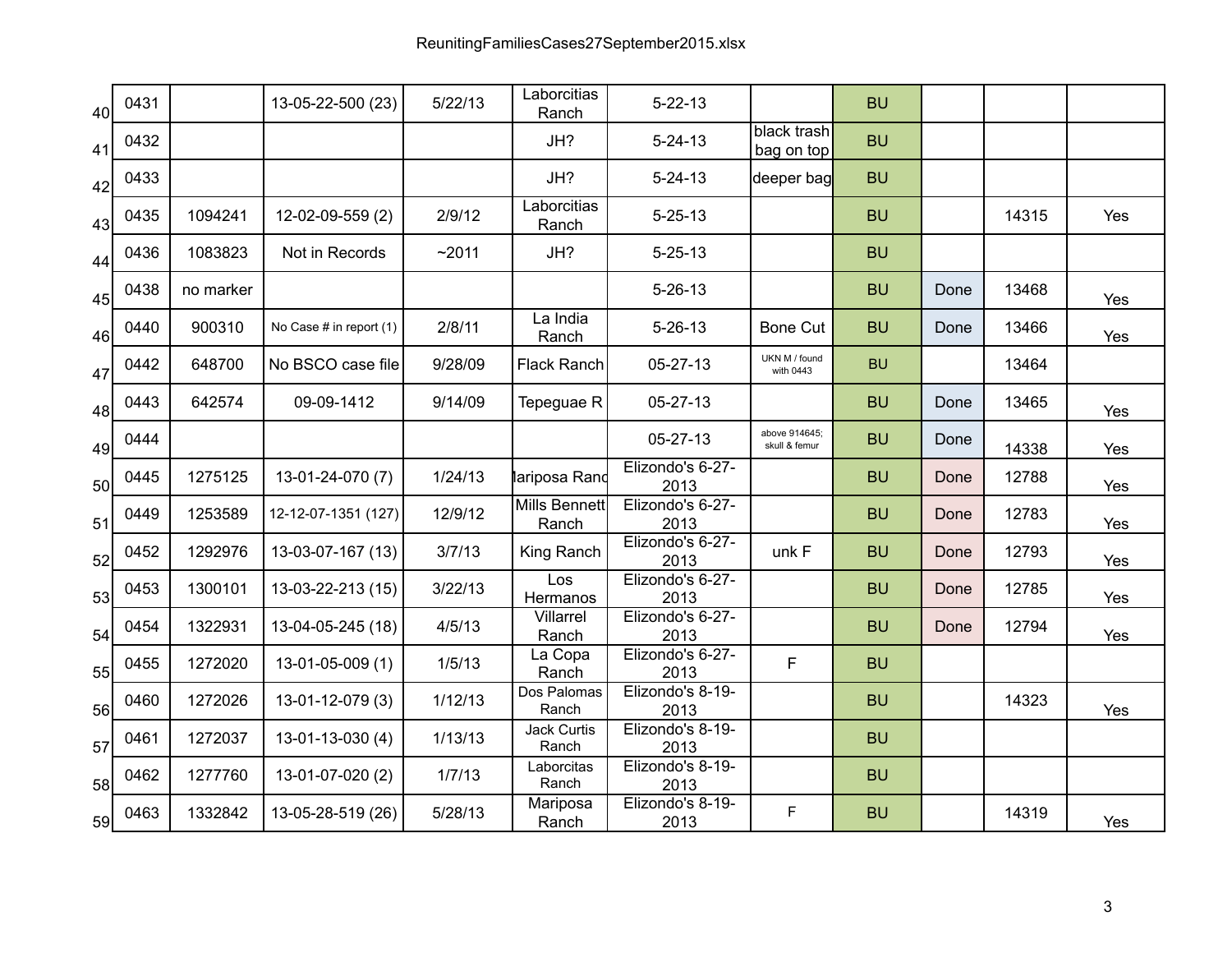| 60 | 0465 | 1204471 | 12-09-25-1176 (96)                   | 9/25/12 | Lasater<br>Ranch | Elizondo's 8-19-<br>2013 | $\mathsf F$                          | <b>BU</b> |      | 14324 | Yes |
|----|------|---------|--------------------------------------|---------|------------------|--------------------------|--------------------------------------|-----------|------|-------|-----|
| 61 | 0473 |         |                                      |         |                  | 6/5/14                   |                                      | <b>BU</b> |      |       |     |
| 62 | 0474 |         |                                      |         |                  | 6/4/14                   |                                      | <b>BU</b> |      |       |     |
| 63 | 0476 |         |                                      |         |                  | 6/6/14                   |                                      | <b>BU</b> |      |       |     |
| 64 | 0478 |         |                                      |         |                  | 6/6/14                   | **Appears to have<br>3 skulls in bag | <b>BU</b> |      | 14317 | Yes |
| 65 | 0479 | 4000052 |                                      | 05 08   |                  | 6/5/14                   | Unknown Person<br>05 08 400052       | <b>BU</b> |      |       |     |
| 66 | 0480 |         |                                      |         |                  | 6/6/14                   |                                      | <b>BU</b> |      |       |     |
| 67 | 0481 |         | Nonhuman found in dirt near body bag |         |                  | 6/6/14                   |                                      | <b>BU</b> |      |       | n/a |
| 68 | 0483 |         |                                      |         |                  | 6/7/14                   |                                      | <b>BU</b> |      |       |     |
| 69 | 0484 |         |                                      |         |                  | 6/7/14                   |                                      | <b>BU</b> |      |       |     |
| 70 | 0486 |         |                                      |         |                  | 6/7/14                   |                                      | <b>BU</b> |      | 14320 | Yes |
| 71 | 0488 |         |                                      |         |                  | 6/8/14                   |                                      | <b>BU</b> |      |       |     |
| 72 | 0489 |         |                                      |         |                  | 6/6/14                   |                                      | <b>BU</b> |      |       |     |
| 73 | 0492 |         |                                      |         |                  | 6/7/14                   |                                      | <b>BU</b> | Done | 14322 | Yes |
| 74 | 0493 |         |                                      |         |                  | 6/7/14                   |                                      | <b>BU</b> |      | 14321 | Yes |
| 75 | 0494 |         |                                      |         |                  | 6/7/14                   |                                      | <b>BU</b> |      |       |     |
| 76 | 0495 |         |                                      |         |                  | 6/7/14                   |                                      | <b>BU</b> |      |       |     |
| 77 | 0496 |         |                                      |         |                  | 6/8/14                   |                                      | <b>BU</b> |      |       |     |
| 78 | 0497 |         |                                      |         |                  | 6/9/14                   |                                      | <b>BU</b> |      |       |     |
| 79 | 0498 |         |                                      |         |                  | 6/9/14                   |                                      | <b>BU</b> |      |       |     |
| 80 | 0499 |         |                                      |         |                  | 6/9/14                   |                                      | <b>BU</b> |      |       |     |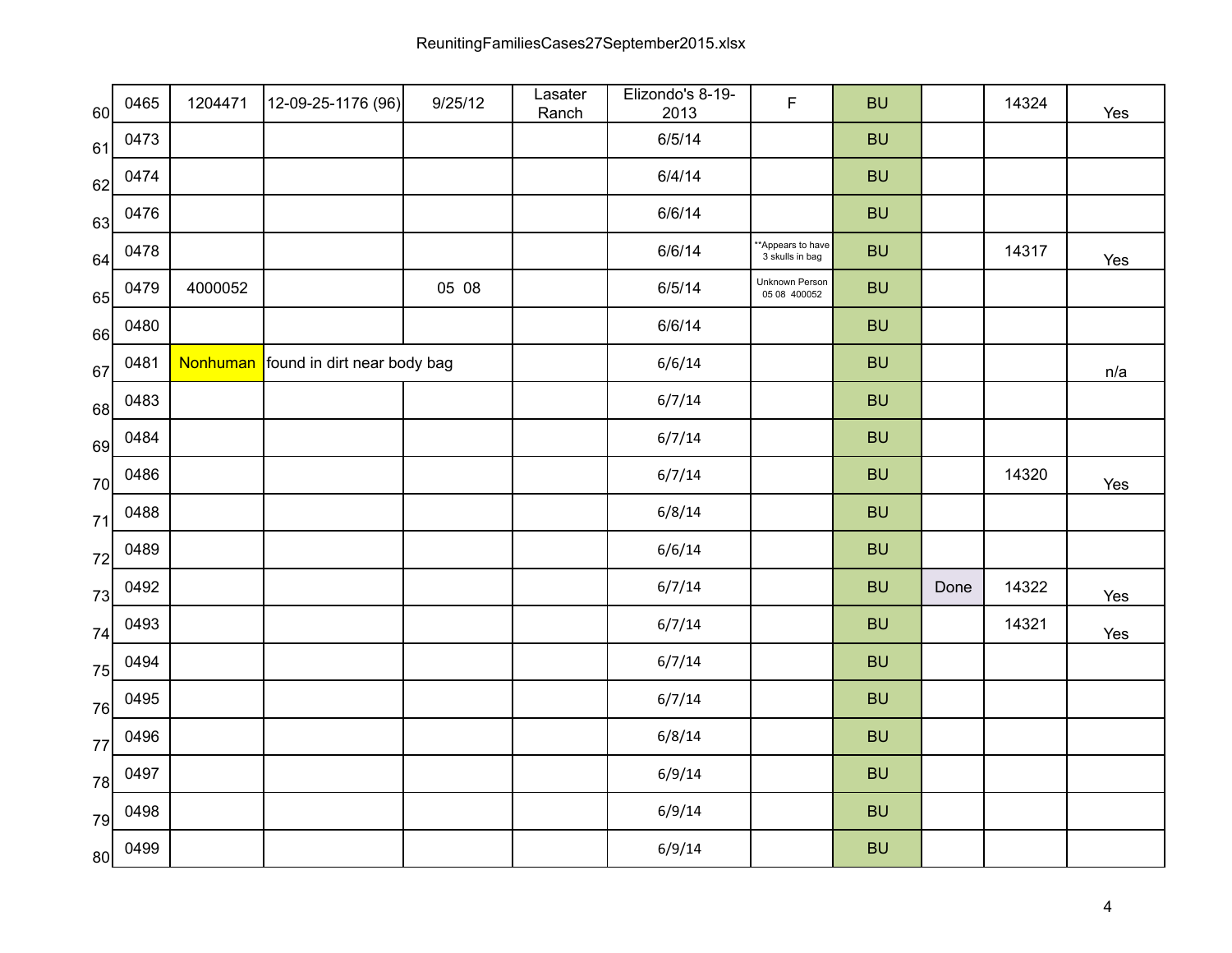| 81  | 0501 |         |        | 6/9/14                   |                                                                   | <b>BU</b> |      |       |     |
|-----|------|---------|--------|--------------------------|-------------------------------------------------------------------|-----------|------|-------|-----|
| 82  | 0502 |         |        | 6/9/14                   |                                                                   | <b>BU</b> |      |       |     |
| 83  | 0507 |         |        | 6/10/14                  |                                                                   | <b>BU</b> |      |       |     |
| 84  | 0509 |         |        | 6/10/14                  |                                                                   | <b>BU</b> |      |       |     |
| 85  | 0510 |         |        | 6/10/14                  |                                                                   | <b>BU</b> |      | 14314 | Yes |
| 86  | 0511 |         |        | 6/10/14                  |                                                                   | <b>BU</b> |      | 14316 | Yes |
| 87  | 0512 |         |        | 6/10/14                  |                                                                   | <b>BU</b> |      |       |     |
| 88  | 0515 |         |        | 6/11/14                  |                                                                   | <b>BU</b> | Done | 14336 | Yes |
| 89  | 0516 |         |        | 6/11/14                  |                                                                   | <b>BU</b> |      |       |     |
| 90  | 0517 |         |        | 6/11/14                  |                                                                   | <b>BU</b> | Done | 14335 | Yes |
| 91  | 0518 |         |        | 6/11/14                  |                                                                   | <b>BU</b> |      |       |     |
| 92  | 0519 |         |        | 6/11/14                  |                                                                   | <b>BU</b> |      |       |     |
| 93  | 0520 |         |        | 6/11/14                  |                                                                   | <b>BU</b> | Done | 14334 | Yes |
| 94  | 0521 |         |        | 6/11/14                  |                                                                   | <b>BU</b> |      | 14318 | Yes |
| 95  | 0522 |         |        | 6/11/14                  |                                                                   | <b>BU</b> | Done | 14326 | Yes |
| 96  | 0523 |         |        | 6/11/14                  | skull only                                                        | <b>BU</b> |      |       |     |
| 97  | 0524 |         |        | Comingled                | Extra mandible<br>found with remains<br>UINDY<br>Remains round in | <b>BU</b> | Done | 12842 | Yes |
| 99  | 0525 |         |        | Comingled                | clear plastic bag<br>with case 0513                               | <b>BU</b> |      |       |     |
| 100 | 0527 | 1016197 | 9/5/11 | Elizondo's 6-11-<br>2015 |                                                                   | <b>BU</b> |      | 14328 | Yes |
| 101 | 0528 | 1165916 | 7/3/12 | Elizondo's 6-11-<br>2015 |                                                                   | <b>BU</b> |      |       |     |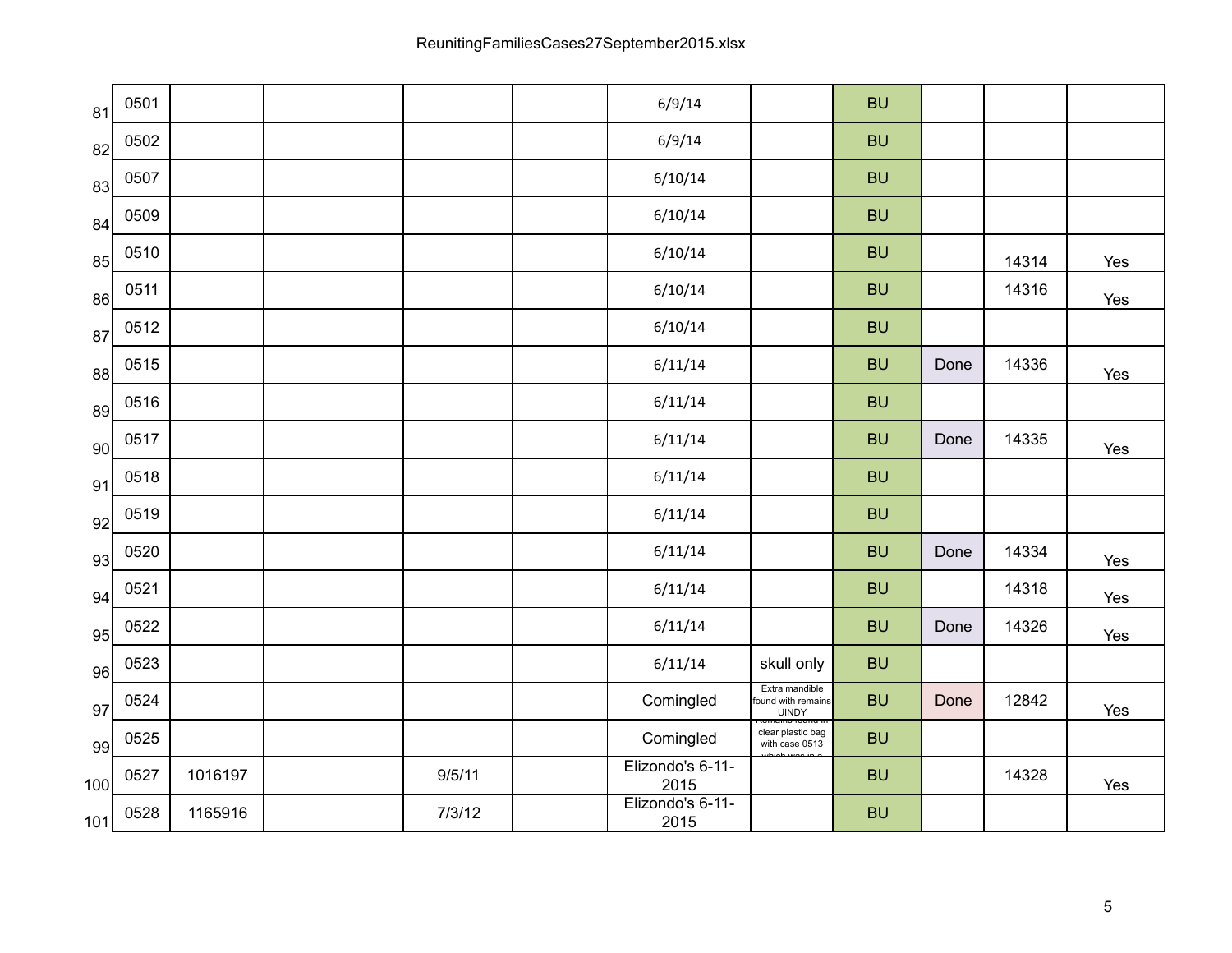|                | 102                   | 0529   | 1178004 |                     | 7/29/12              |                                 | Elizondo's 6-11-<br>2015             | Skull,<br>damaged       | <b>BU</b>                            | Done                         | 14333  | Yes                            |
|----------------|-----------------------|--------|---------|---------------------|----------------------|---------------------------------|--------------------------------------|-------------------------|--------------------------------------|------------------------------|--------|--------------------------------|
|                | 103                   | 0530   | 1196171 |                     | 8/24/12              |                                 | Elizondo's 6-11-<br>2015             |                         | <b>BU</b>                            |                              |        |                                |
|                | 104                   | 0531   | 1357122 |                     | 7/9/13               |                                 | Elizondo's 6-11-<br>2015             |                         | <b>BU</b>                            |                              | 14327  | Yes                            |
|                | 105                   | 0532   |         |                     |                      |                                 | Elizondo's 6-11-<br>2015             | Skull with<br>no        | <b>BU</b>                            | Done                         | 14331  | Yes                            |
|                | 106                   | 0533   |         |                     |                      |                                 | Comingled with<br>0478, 0534 (same   | Found with<br>case 0405 | <b>BU</b>                            |                              |        |                                |
|                | 107                   | 0534   |         |                     |                      |                                 | Comingled with<br>0478, 0533 (same   | 3<br>comingled          | <b>BU</b>                            |                              |        |                                |
| <b>TSU</b>     | <b>Total</b><br>Cases | Case # | EDR#    | <b>BCSO#</b>        | <b>Date of Death</b> | <b>Location</b><br><b>Found</b> | <b>Recovered By</b><br><b>Baylor</b> | <b>Notes</b>            | <b>Location of</b><br><b>Remains</b> | <b>Analysis</b><br>Completed | NamUs# | <b>DNA</b><br><b>Submitted</b> |
| 1              | 108                   | 0379   | 1215902 | 12-10-17-1236 (108) | 10/17/2012           | <b>Buena</b><br>Suerte          | $5 - 19 - 13$                        |                         | <b>TSU</b>                           |                              | 12408  |                                |
| $\overline{2}$ | 109                   | 0381   | 1196664 | 12-09-06-1133 (80)  | 9/6/12               | Cage Ranch                      | $5 - 21 - 13$                        |                         | <b>TSU</b>                           |                              |        |                                |
| 3              | 110                   | 0383   | 1202664 | 12-09-14-1155 (90)  | 9/14/12              | La India<br>Ranch               | $5 - 20 - 13$                        |                         | <b>TSU</b>                           |                              | 14039  |                                |
| 4              | 111                   | 0384   | 1185345 | 12-08-16-1068 (69)  | 8/16/12              | Cage Ranch                      | $5 - 20 - 13$                        |                         | <b>TSU</b>                           |                              |        |                                |
| 5              | 112                   | 0385   | 1170327 | 12-07-16-938 (42)   | 7/16/12              | Myric Ranch                     | $5 - 21 - 13$                        |                         | <b>TSU</b>                           |                              |        |                                |
| 6              | 113                   | 0387   | 1165922 | 12-07-08-907 (36)   | 7/8/12               | Palo Blanco<br>Ranch            | $5 - 21 - 13$                        |                         | <b>TSU</b>                           |                              | 12647  |                                |
| $\overline{7}$ | 114                   | 0389   |         |                     |                      |                                 | $5 - 26 - 13$                        |                         | <b>TSU</b>                           |                              | 14006  |                                |
| 8              | 115                   | 0390   | 1152705 | 12-06-11-818 (19)   | 6/6/12               | Daniel<br>Yzaguirre             | $5 - 19 - 13$                        |                         | <b>TSU</b>                           |                              | 13977  |                                |
| 9              | 116                   | 0391   | 1151686 | 12-06-02-792 (16)   | 6/2/12               | Cage Ranch                      | $5 - 19 - 13$                        |                         | <b>TSU</b>                           |                              | 12661  |                                |
| 10             | 117                   | 0392   | 1152715 | 12-06-08-811 (21)   | 6/8/12               | Shorty<br>Soloman               | $5 - 19 - 13$                        |                         | <b>TSU</b>                           |                              |        |                                |
| 11             | 118                   | 0395   | 958849  | 11-05-23-075 (14)   | 5/21/11              | Laborcitas<br>Creek             | $5 - 21 - 13$                        | JP #1                   | <b>TSU</b>                           |                              | 14007  |                                |
| 12             | 119                   | 0397   | 637476  | no case # on report | 9/7/09               | Poco<br>Grande                  | $5 - 21 - 13$                        |                         | <b>TSU</b>                           |                              |        |                                |
| 13             | 120                   | 0398   | 1162562 | 12-06-27-863(27)    | 6/19/12              | Coyote<br>Ranch                 | $5 - 20 - 13$                        | <b>Unk Male</b>         | <b>TSU</b>                           |                              |        |                                |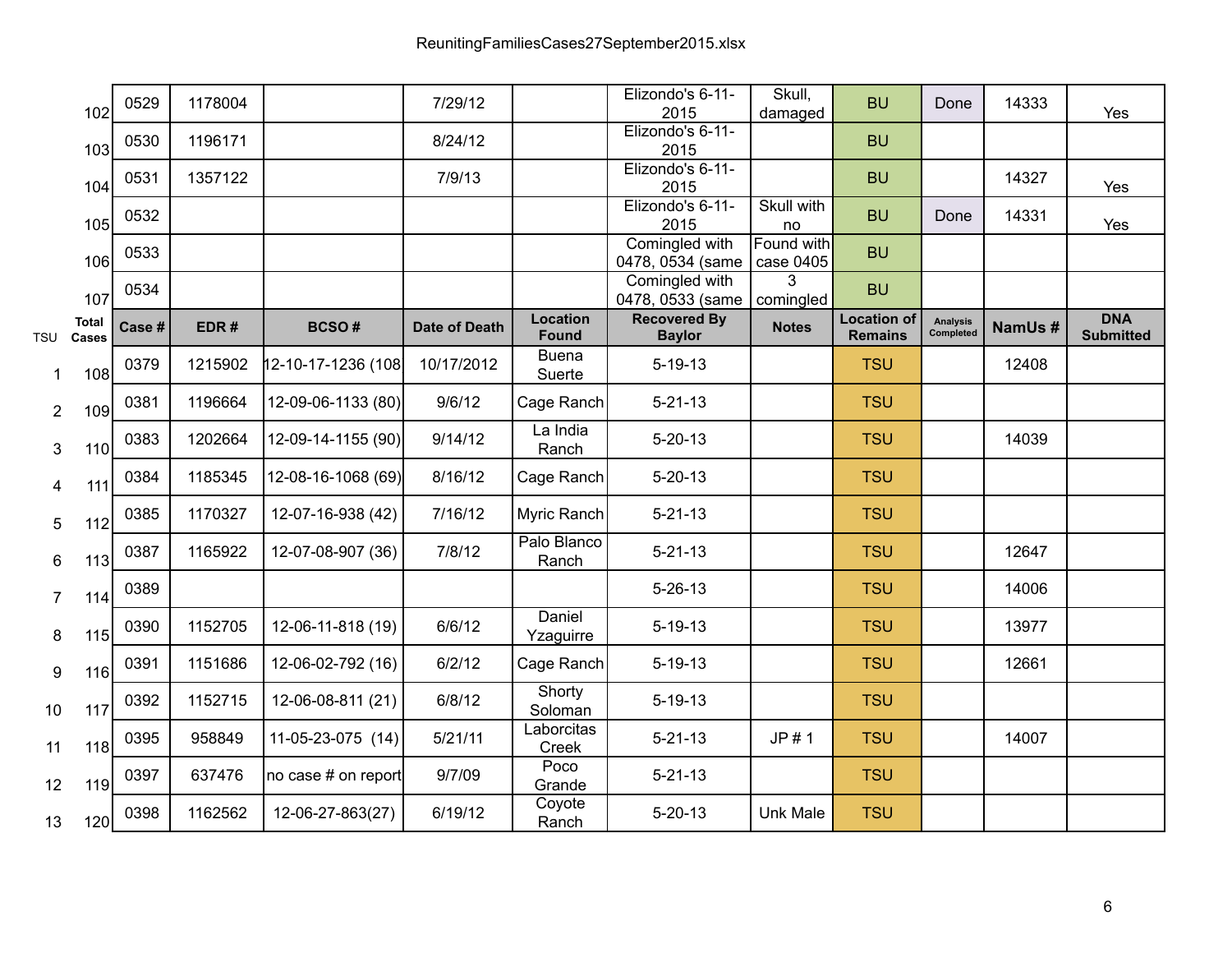| 14 | 121 | 0399 | 1149749 |                               | 5/30/12       | Santa Elena                    | $5 - 21 - 13$ | Jim Hogg                                              | <b>TSU</b> | 12664 |  |
|----|-----|------|---------|-------------------------------|---------------|--------------------------------|---------------|-------------------------------------------------------|------------|-------|--|
| 15 | 122 | 0400 | 1156164 | 12-06-14-826 (24)             | 6/14/12       | King Ranch                     | $5 - 21 - 13$ | unknown<br>M                                          | <b>TSU</b> | 12665 |  |
| 16 | 123 | 0401 |         | Cranium<br>unreadable witness |               |                                | $5 - 20 - 13$ | <b>TXState</b><br>0401A                               | <b>TSU</b> | 14008 |  |
| 17 | 124 | 0403 | 1069942 | 11-12-28-475 (64)             | 12/28/11      | Jones<br>Ranch                 | $5 - 21 - 13$ |                                                       | <b>TSU</b> | 12675 |  |
| 18 | 125 | 0409 | 980317  |                               | 6/21/11       | Dos Palmas<br>Ranch hwy        | $5 - 21 - 13$ | unk m                                                 | <b>TSU</b> | 14040 |  |
| 19 | 126 | 0412 | 1156177 | 12-06-16-832(26)              | $6 - 16 - 12$ | Charco<br>Redondo              | $5 - 21 - 13$ | Unk F;CR 107a                                         | <b>TSU</b> | 12750 |  |
| 20 | 127 | 0414 | 622174  | no case report #<br>(41)      | 08/06/2009    | <b>Buena</b><br>Suerte         | 5/27/13       | ukn F;<br>Zapata, TX                                  | <b>TSU</b> | 14009 |  |
| 21 | 128 | 0415 | 1193526 | 12-08-15-1066 (68)            | 8/15/12       | Cage Ranch                     | $5 - 21 - 13$ |                                                       | <b>TSU</b> |       |  |
| 22 | 129 | 0416 | 1014421 | 11-09-08-300 (41)             | 9/2/11        | Los Palos<br>Ranch             | $5 - 21 - 13$ | HW 285 W                                              | <b>TSU</b> | 12475 |  |
| 23 | 130 | 0417 |         | 11-10-04-347 (51)             | 10/3/11       | El Tule                        | $5 - 21 - 13$ |                                                       | <b>TSU</b> | 14010 |  |
| 24 | 131 | 0421 | 986755  | Not in Records                | ~2011         |                                | 5/23/13       |                                                       | <b>TSU</b> |       |  |
| 25 | 132 | 0423 | 814324  | 10-08-27-095                  | 8/27/10       | Cage Ranch                     | $5 - 26 - 13$ | unk M                                                 | <b>TSU</b> | 12676 |  |
| 26 | 133 | 0425 | 1162456 | 12-06-28-910 (30)             | 6/28/12       | La Cantina<br>Ranch            | $5 - 24 - 13$ | <b>Arely Nomey</b><br>Blanco Sosa from<br>El Salvador | <b>TSU</b> | 11815 |  |
| 27 | 134 | 0426 | 1163888 | 12-07-01-913 (33)             | 7/01/12       | Tepejuaje<br>Ranch             | $5 - 24 - 13$ | ukn M                                                 | <b>TSU</b> |       |  |
| 28 | 135 | 0427 |         | 10-05-25-052 (3)              | 5/23/10       | los Palmas Ranc                | $5 - 26 - 13$ |                                                       | <b>TSU</b> | 14011 |  |
| 29 | 136 | 0429 | 1083823 | Not in Records                | 1/16/12       | Jim Hogg<br>Co                 | $5 - 26 - 13$ | $F$ ; black<br>body bag /                             | <b>TSU</b> | 13974 |  |
| 30 | 137 | 0430 | 1173052 | 12-07-17-942A<br>(43)         |               |                                | $5 - 25 - 13$ |                                                       | <b>TSU</b> | 12678 |  |
| 31 | 138 | 0434 | 1083503 | Not in Records                | ~2011         | Jim Hogg<br>Co                 | $5 - 25 - 13$ | Jim Hog CO; JP &<br>Ranch found                       | <b>TSU</b> | 12679 |  |
| 32 | 139 | 0437 | 616971  |                               |               |                                | $5 - 26 - 13$ | Unk M                                                 | <b>TSU</b> | 14012 |  |
| 33 | 140 | 0439 | 611017  | in '09 cases                  | 7/17/09       | Las Pitas<br><b>Blacu Gate</b> | $5 - 26 - 13$ | Unk F                                                 | <b>TSU</b> | 12681 |  |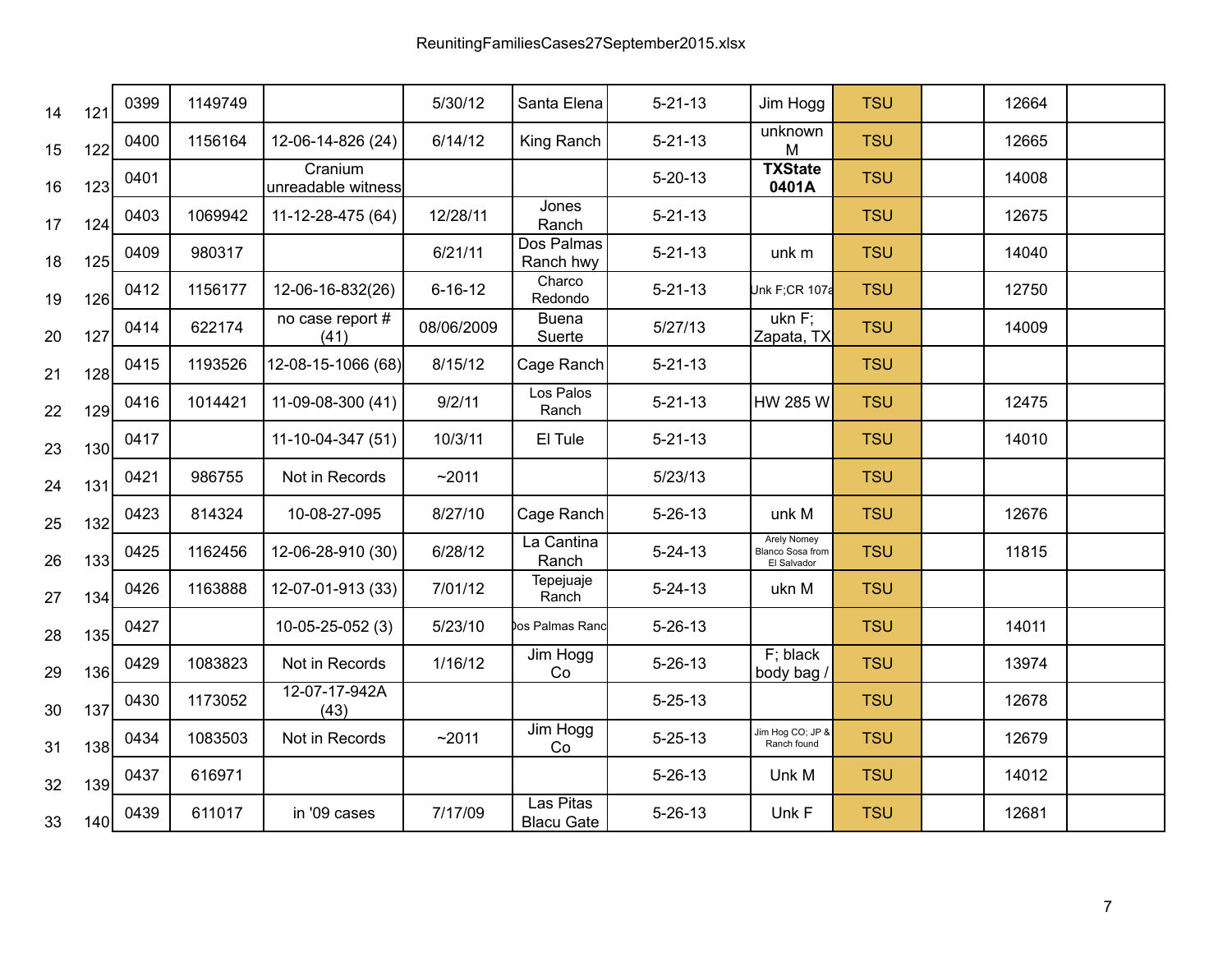| 34 | 141 | 0441 | 914645  | no case # on file $(4)$ | 3/4/11        | Jonas<br>Ranch   | 05-27-13                         |                                                                                                                                                                                        | <b>TSU</b> |       |       |  |
|----|-----|------|---------|-------------------------|---------------|------------------|----------------------------------|----------------------------------------------------------------------------------------------------------------------------------------------------------------------------------------|------------|-------|-------|--|
| 35 | 142 | 0446 |         |                         | 9/3/12        | Hauser<br>Ranch  | Elizondo's 6-27-<br>2013         |                                                                                                                                                                                        | <b>TSU</b> |       | 14013 |  |
| 36 | 143 | 0447 | 1215870 | 12-10-16-1229 (107)     | 10/16/12      | King Ranch       | Elizondo's 6-27-<br>2013         |                                                                                                                                                                                        | <b>TSU</b> |       | 14021 |  |
| 37 | 144 | 0448 | 1165916 | 12-07-03-887 (35)       | 7/3/12        | lariposa Rand    | Elizondo's 6-27-<br>2013         | <b>Bone Cut</b>                                                                                                                                                                        | <b>TSU</b> |       | 14042 |  |
| 38 | 145 | 0450 | 1202662 | 12-09-14-1154 (89)      | 9/15/12       | Co Rd 215        | Elizondo's 6-27-<br>2013         | <b>Bone Cut</b>                                                                                                                                                                        | <b>TSU</b> |       | 12474 |  |
| 39 | 146 | 0451 | 1295722 | 13-02-27-152 (12)       | 2/27/13       | MF 3066          | Elizondo's 6-27-<br>2013         |                                                                                                                                                                                        | <b>TSU</b> |       | 11807 |  |
| 40 | 147 | 0456 |         |                         |               |                  | $5 - 20 - 13$                    | <b>TXState</b><br>0401B                                                                                                                                                                | <b>TSU</b> | skull |       |  |
| 41 | 148 | 0457 |         | 11-11-28-432 (58)       | 11/28/11      | La Fe Ranch      | $5 - 20 - 13$                    | unk $F$ ;<br><b>TXState</b>                                                                                                                                                            | <b>TSU</b> |       |       |  |
| 42 | 149 | 0458 | 1131582 | 12-04-24-691 (7)        | 4/24/12       | King Ranch       | $5 - 20 - 13$                    | case #:<br>28206815                                                                                                                                                                    | <b>TSU</b> |       |       |  |
| 43 | 150 | 0459 | 1131582 | 12-04-26-702 (8)        | 4/26/12       |                  | $5 - 20 - 13$                    | JP2;<br><b>TXState</b>                                                                                                                                                                 | <b>TSU</b> |       |       |  |
| 44 | 151 | 0467 | 1207167 |                         | $10 - 2 - 12$ | La Copa<br>Ranch | Elizondos 1-9-2014               | $\frac{1}{2}$ $\frac{1}{2}$ $\frac{1}{2}$ $\frac{1}{2}$ $\frac{1}{2}$ $\frac{1}{2}$ $\frac{1}{2}$ $\frac{1}{2}$ $\frac{1}{2}$ $\frac{1}{2}$ $\frac{1}{2}$<br>male/Transf<br>arrad luna | <b>TSU</b> |       |       |  |
| 45 | 152 | 0468 | 1347195 |                         | $6 - 22 - 13$ | El Tule Ranch    | Elizondos 1-9-2014               | unknown<br>female/Tra                                                                                                                                                                  | <b>TSU</b> |       | 14043 |  |
| 46 | 153 | 0469 | 1367452 |                         | $7 - 4 - 13$  |                  | lariposa Rand Elizondos 1-9-2014 | unknown<br>male/Trans                                                                                                                                                                  | <b>TSU</b> |       |       |  |
| 47 | 154 | 0470 | 1367420 |                         | $7 - 3 - 13$  | rry Dickey Ran   | Elizondos 1-9-2014               | unknown<br>male/Trans                                                                                                                                                                  | <b>TSU</b> |       | 14044 |  |
| 48 | 155 | 0471 |         |                         |               |                  | 6/5/14                           |                                                                                                                                                                                        | <b>TSU</b> |       |       |  |
| 49 | 156 | 0475 |         |                         |               |                  | 6/4/14                           |                                                                                                                                                                                        | <b>TSU</b> |       | 14045 |  |
| 50 | 157 | 0477 |         |                         |               |                  | 6/5/14                           |                                                                                                                                                                                        | <b>TSU</b> |       |       |  |
| 51 | 158 | 0482 |         |                         |               |                  | 6/7/14                           |                                                                                                                                                                                        | <b>TSU</b> |       |       |  |
| 52 | 159 | 0485 |         |                         |               |                  | 6/7/14                           |                                                                                                                                                                                        | <b>TSU</b> |       |       |  |
| 53 | 160 | 0487 |         |                         |               |                  | 6/7/14                           |                                                                                                                                                                                        | <b>TSU</b> |       | 14046 |  |